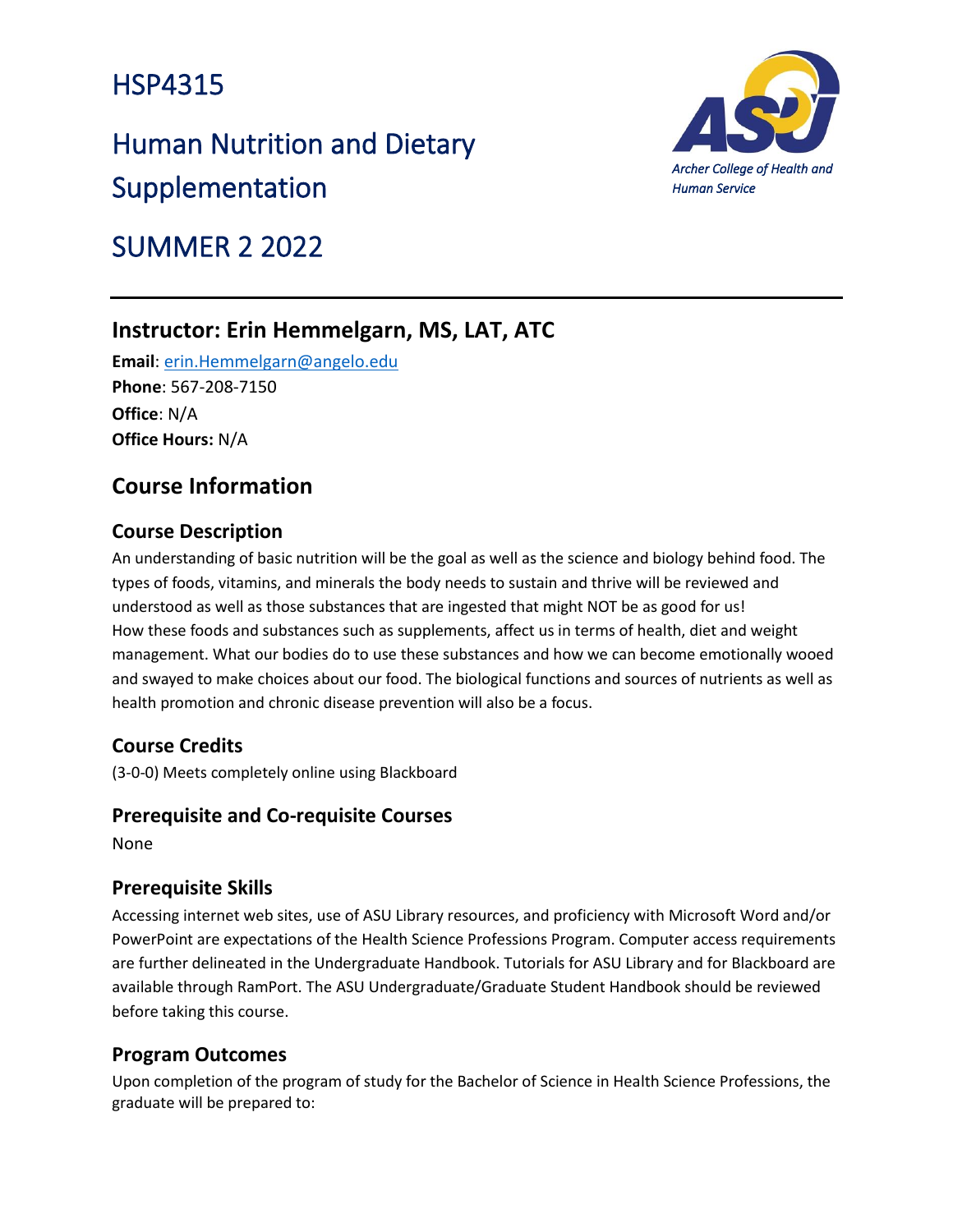# **Student Learning Outcomes**

| By completing all course requirements, students will be able to:                                                                                                                                                                                    | Assignment(s) or activity(ies) validating<br>outcome achievement:                                      |
|-----------------------------------------------------------------------------------------------------------------------------------------------------------------------------------------------------------------------------------------------------|--------------------------------------------------------------------------------------------------------|
| 1. Discuss and define diet planning principles and their application to<br>individual dietary needs.                                                                                                                                                | Lectures, Quizzes, Exams, Dietary Analysis<br>and Food Label Activity and Healing Foods<br>Assignment  |
| 2. Identify cultural, environmental, and biological factors that influence<br>individual eating habits.                                                                                                                                             | Lectures, Discussions, Quizzes, Exams,<br>Dietary Analysis                                             |
| 3. Analyze the role of food labels, dietary guidelines and institutional<br>resources in building a healthful lifestyle.                                                                                                                            | Lectures, Quizzes, Exams, Dietary Analysis<br>and Food Label Activity and Healing Foods<br>Assignments |
| 4. Define and discuss the six major classes of nutrients, where they are<br>found, their primary role/ function and how they are utilized by the<br>body.                                                                                           | Lectures, Quizzes, Exams - Discussions,<br>Dietary Analysis and Healing Foods<br>Assignments           |
| 5. Discuss theories of weight management including metabolic<br>pathways, energy balance, and the insulin hypothesis.                                                                                                                               | Lectures, Quizzes, Exams                                                                               |
| 6. Investigate the relationship between nutrition, the human immune<br>system and infectious disease.                                                                                                                                               | Lectures, Quizzes, Exams and Healing<br>Foods Assignment                                               |
| 7. Lectures, Quizzes, Exams and Healing Foods Assignment                                                                                                                                                                                            | Discussions, Dietary Analysis and Healing<br>Foods Assignment                                          |
| 8. Understand nutritional challenges for individuals and groups across<br>the lifespan, in diverse cultures and religions, and across different<br>income levels. (SR1.1)                                                                           | Lectures, Discussions, Quizzes, Exams and<br><b>Healing Foods Assignment</b>                           |
| 9. Demonstrate community engagement through community action<br>and reflection in relation to health promotion. (SR3.1 & 3.2) Will be<br>able to share within local internships and with peers and possibly later<br>within careers of health care. | <b>Healing Foods Assignment</b>                                                                        |

### **Course Delivery**

This is an online course offering. The course will be delivered via the Blackboard Learning Management System. The course site can be accessed at [ASU's Blackboard Learning Management System](http://blackboard.angelo.edu/)

### **Required Texts and Materials**

Insel, P, Ross, D, McMahon, K., Bernstein, M. (2017) Nutrition, Sixth Edition. Jones & Bartlett. Burlington, MA. – Digital copy only is necessary and available through the ASU bookstore via access code

### **Recommended Texts and Materials**

\*Other suggested readings will be listed on the Blackboard site and available through various links within the course. All readings posted will be REQUIRED unless otherwise stated.

\*\*Assignments may ask for additional readings and current research found through journals and other peer reviewed resources will be required.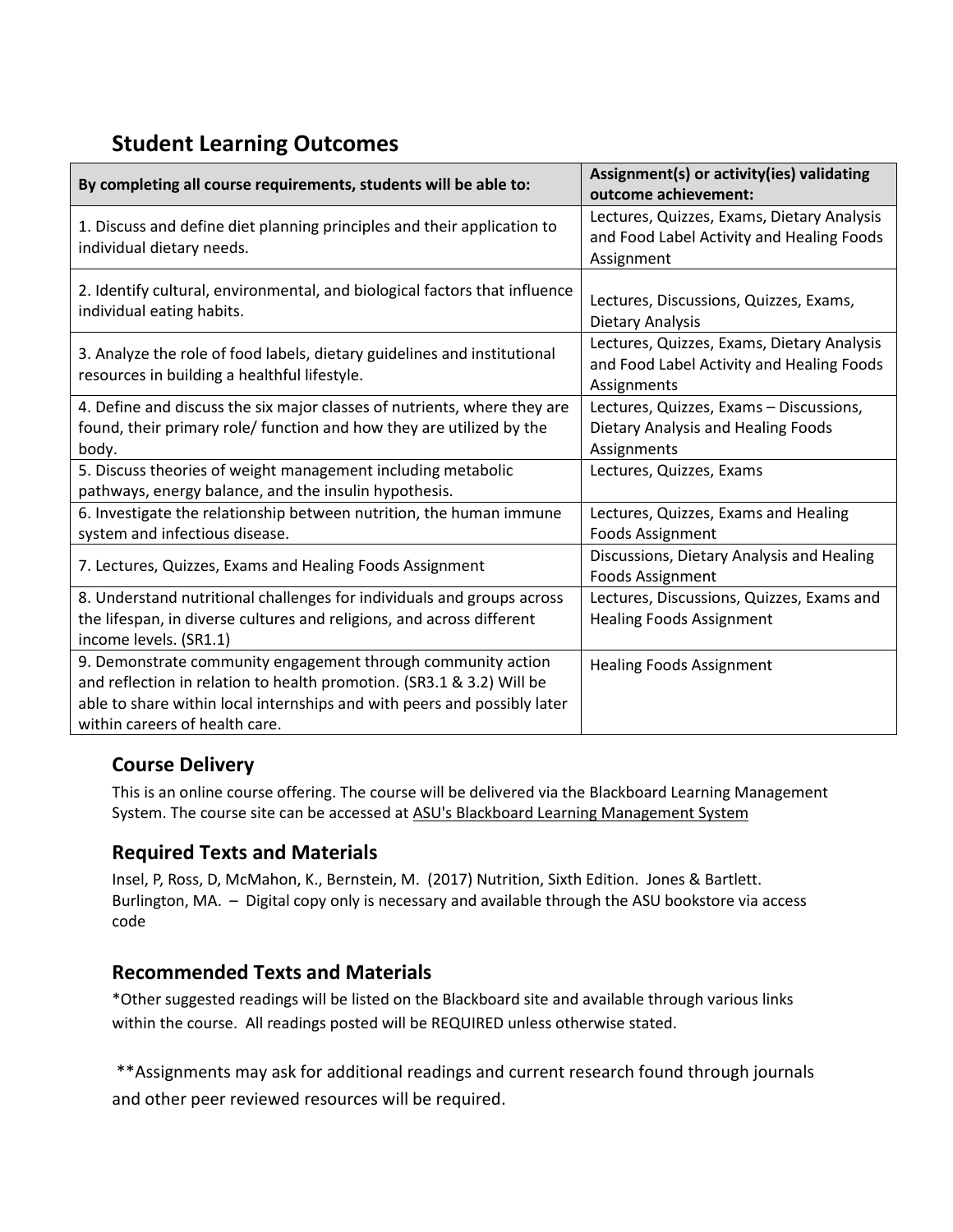### **Technology Requirements**

Students may use tools such as Respondus Lockdown Browser and Monitor (which requires a web cam), Blackboard Collaborate (which also requires a web cam), and any other software. The program MyFitnessPal will be utilized for the course.

To participate in one of ASU's distance education programs, you need this technology:

- A computer capable of running Windows 7 or later, or Mac OSX 10.8 or later
- The latest version of one of these web browsers: internet Explorer, Firefox, or Safari
- Microsoft Office Suite or a compatible Open Office Suite
- Adobe Acrobat Reader
- High Speed Internet Access
- Ethernet adapter cable required (wireless connections can drop during tests and Collaborate sessions)
- Webcam
- Refer to **Angelo State University's Distance Education** website for further technology requirements: [http://www.angelo.edu/distance\\_education](http://www.angelo.edu/distance_education)

### **Topic Outline**

Food Choices: Nutrients and Nourishment Micronutrients: Vitamins, Minerals and **Water** Nutrition Guidelines and Assessment Sports Nutrition Digestion and Absorption **Diet and Health** Macronutrients: Carbohydrates, Lipids and Life Cycle: Maternal and Infant Nutrition Proteins/Amino Acids Life Cycle: From Childhood to Adulthood Alcohol **Food Safety and Technology Food Safety and Technology** Metabolism World View of Nutrition Energy Balance and Weight Management

### **Communication**

I will check email and the discussion board daily, usually in the evening. If something comes up during the day and you need to speak with me directly, please text the number above. I will do my best to be in touch with you within 24 hours of you leaving me a message by the above-mentioned methods. I will respond to email and/or telephone messages within 24 hours during working hours Monday through Friday. Weekend messages may not be returned until Monday.

**Written communication via email:** All private communication will be done exclusively through your ASU email address. Check frequently for announcements and policy changes. In your emails to faculty, include the course name and section number in your subject line.

**Virtual communication:** Office hours and/or advising may be done with the assistance of the telephone, Collaborate, Zoon, etc.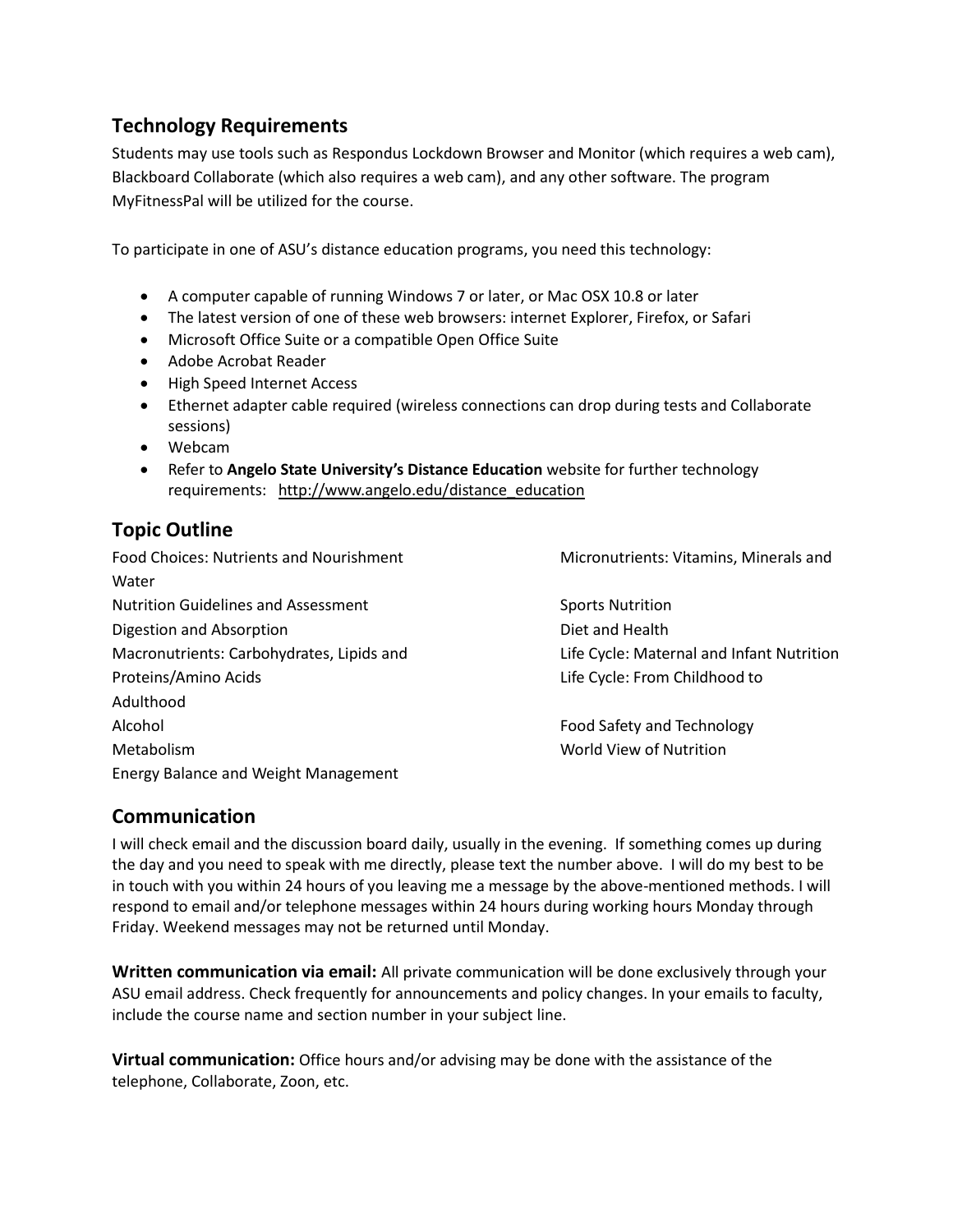### **Use Good "Netiquette":**

- Check the discussion frequently and respond appropriately and on subject.
- Focus on one subject per message and use pertinent subject titles.
- Capitalize words only to highlight a point or for titles. Otherwise, capitalizing is generally viewed as SHOUTING!
- Be professional and careful with your online interaction. Proper address for faculty is by formal title
- such as Dr. or Ms./Mr. Jones unless invited by faculty to use a less formal approach.
- Cite all quotes, references, and sources.
- When posting a long message, it is generally considered courteous to warn readers at the beginning of the message that it is a lengthy post.
- It is extremely rude to forward someone else's messages without their permission.
- It is fine to use humor, but use it carefully. The absence of face-to-face cues can cause humor to be misinterpreted as criticism or flaming (angry, antagonistic criticism). Feel free to use emoticons such as J or :) to let others know you are being humorous.

(The "netiquette" guidelines were adapted from Arlene H. Rinald's article, The Net User Guidelines and Netiquette, Florida Atlantic University, 1994, available from Netcom.)

## **Grading**

**This course is graded strictly on points NOT percentages. The amount of points you earn determines your grade in the course. I DO NOT ROUND UP GRADES at the end of the semester. It is your responsibility to keep track of the total course points you have accumulated and take advantage of the bonus points available in the course.**

### **Evaluation and Grades**

Course grades will be determined as indicated in the table below.

| <b>Assessment</b>                                                      | <b>Points of Total Grade</b> |
|------------------------------------------------------------------------|------------------------------|
| Discussion Board Group Assignment: 25 x 4                              | 100                          |
| Self-Introduction Discussion board post:                               | 10                           |
| Quizzes (8): 10 pts                                                    | 80                           |
| Exams (2): 100                                                         | 200                          |
| <b>Food Label Activity</b>                                             | 50                           |
| Dietary Analysis: 50 pts                                               | 50                           |
| Healing Foods: $100 + 10$ pts for posting topic on<br>discussion board | 110                          |
| Total:                                                                 | 600                          |

### **Grading System**

Course grades will be dependent upon completing course requirements and meeting the student learning outcomes.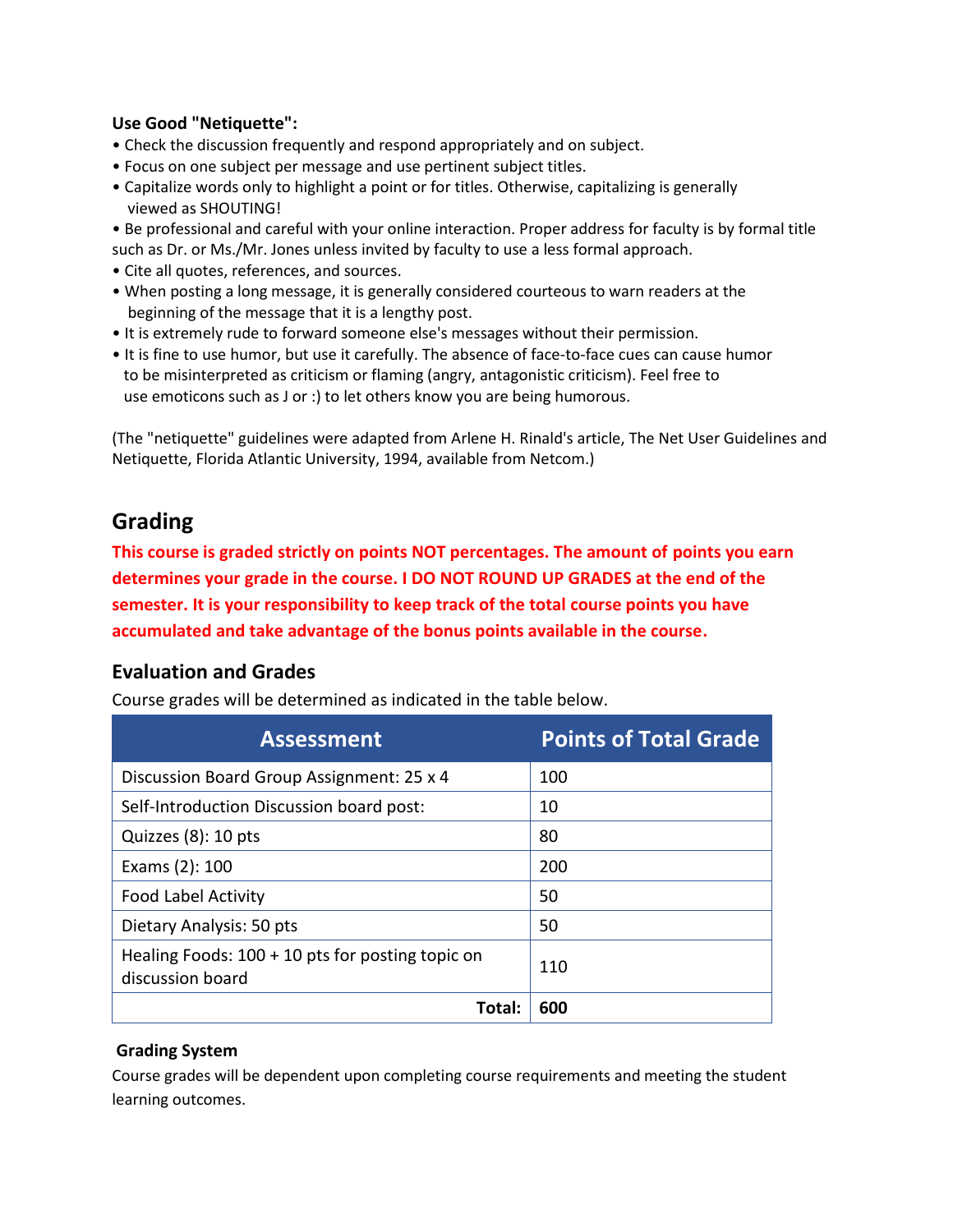The following grading scale is in use for this course:

**A: 600-540.00 points B: 539.99-480.00 points C: 479.99-420.00 point D: 419.99-360.00 points F: 359.99 points and below**

# **Teaching Strategies**

Students are expected to be "active learners." It is a basic assumption of the instructor that students will be involved (**beyond the materials and lectures presented in the course**) discovering, processing, and applying the course information using peer-review journal articles, researching additional information and examples on the Internet, and discussing course material and clinical experiences with their peers.

#### **Assignment and Activity Descriptions**

\*Please note: Instructions for written paper assignments are on Blackboard. \*Rubrics are provided for each large assignment and Discussion Board topics in Blackboard

**1. Discussion Board Assignments:** Your first discussion board assignment is your self-introduction (10 pts). You also will post in the class board the topic you are choosing for your Healing Foods Assignment (10pts). Then, students will be assigned to a group and given discussion board questions (4 Group Boards - 25 pts each) addressing course content in various weeks throughout the course. Participation in group discussion is vital to your success in the course! Content you post MUST be original and your OWN thoughts from the course material. Discussion Boards provide an avenue for synthesis of material / information. A Discussion Board is provided in this course as a way to help students' process course materials, express thoughts, and engage others' opinions and ideas in a healthy and productive learning environment. To receive full credit, students should post an initial response to the question and then respond to **at least three** peers. A rubric is available on Blackboard for students to review and understand full requirements for these assignments. Please see instructions on Blackboard for posting your Self-Introduction Video. This is DUE the FIRST week so we can get to know you!

2. **Quizzes:** Students will have quizzes for each group of chapters (8 total) to assess course knowledge. Quizzes are timed (2-3 minutes per question) and will consist of 10 to 30 multiple choice questions, True/False or Fill in the Blank Questions. Access to quizzes will be through Respondus™ Lockdown Browser [See Other Required Materials for a list of needed equipment]. Students **may use written materials/powerpoints**; however use of another electronic device is prohibited. There is a short 8 question practice quiz over ASU trivia that is not graded to make sure your Respondus™ Lockdown Browser (see NOTE below) works and **MUST** be used prior to taking the first quiz for the course. Make sure you take the time to do this so you have your quizzes available to you. These tools will be available to the student to assure accessibility. This process will allow you to become familiar with the technology associated with testing and improve testing environment.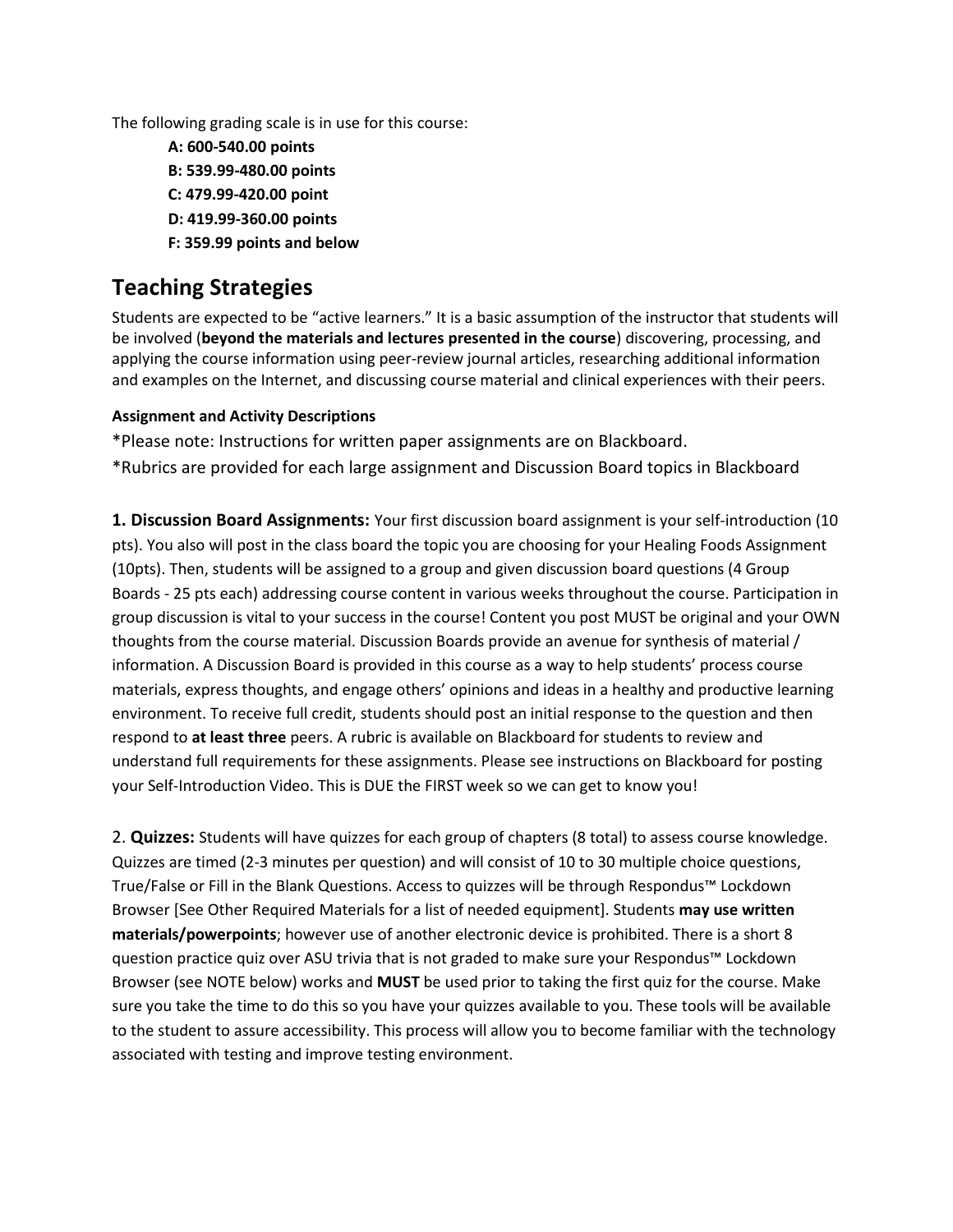NOTE: Access to exams will be through Respondus Lockdown Browser and will be video recorded via Respondus Monitor [See Other Required Materials for a list of needed equipment]. Use of another electronic device is prohibited.

3. **Exams:** Total of 200 pts. The exams are designed to test understanding of textbook material and the application of the material covered in both the textbook and lectures. Students **may use written materials/powerpoints**; However use of another electronic device is prohibited. You are allowed TWO attempts on these exams and the HIGH score for both attempts will be the final grade should you choose to use both attempts.

### **ASSIGNMENTS**

### **\*RUBRICS FOR THESE CAN BE FOUND IN THE MY GRADES SECTION UNDER THAT ASSIGNMENT – USE THESE COMPLETE YOUR ASSIGNMENT WELL AS WELL AS THE EXAMPLES GIVEN TO YOU FOR EACH ASSIGNMENT LISTED IN BLACKBOARD.**

Rubrics will be adhered to for grading purposes and students not meeting requirements will see deductions in their overall score for each assignment with or without comment by the faculty member.

**4. Dietary Analysis:** Total of 50 pts. The Dietary Analysis assignment is a "real world" application allowing you to apply knowledge learned in class. For this assignment, you will (1) evaluate your personal dietary habits and (2) 5 create a healthier dietary plan based on your findings. Note that you will be tracking your food intake for seven days. This requires planning ahead! Please see the link in the Assignments tab and examples of this assignment there as well for your reference.

5. **Healing Foods Activity**: Total of 100 pts. Healing Foods are necessary for any injured or healing person to understand. What are the foods that someone recovering from a certain injury or illness might need to focus on or add to their diet and what are the foods they should AVOID!? Each student will be asked to choose an injury or condition to define and research and then PLAN 1 week of 3 meals-a-day with snacks and supplements for someone with these injuries/conditions. A rubric is available on Blackboard for your review as well as additional reading/videos for use. Please see the link in the Assignments tab and examples of this assignment there as well for your reference.

### **Assignment Submission**

All assignments MUST be submitted through the Assignments link in the Blackboard site. This is for grading, documenting, and archiving purposes. Issues with technology use arise from time to time. If a technology issue does occur regarding an assignment submission, email me at cprocter@angelo.edu and attach a copy of what you are trying to submit. **Please contact the IT Service Center at (325) 942-2911 or go to your Technology Support tab to report the issue.** This lets your faculty know you completed the assignment on time and are just having problems with the online submission feature in Blackboard. Once the problem is resolved, submit your assignment through the appropriate link. This process will document the problem and establish a timeline. Be sure to keep a backup of all work.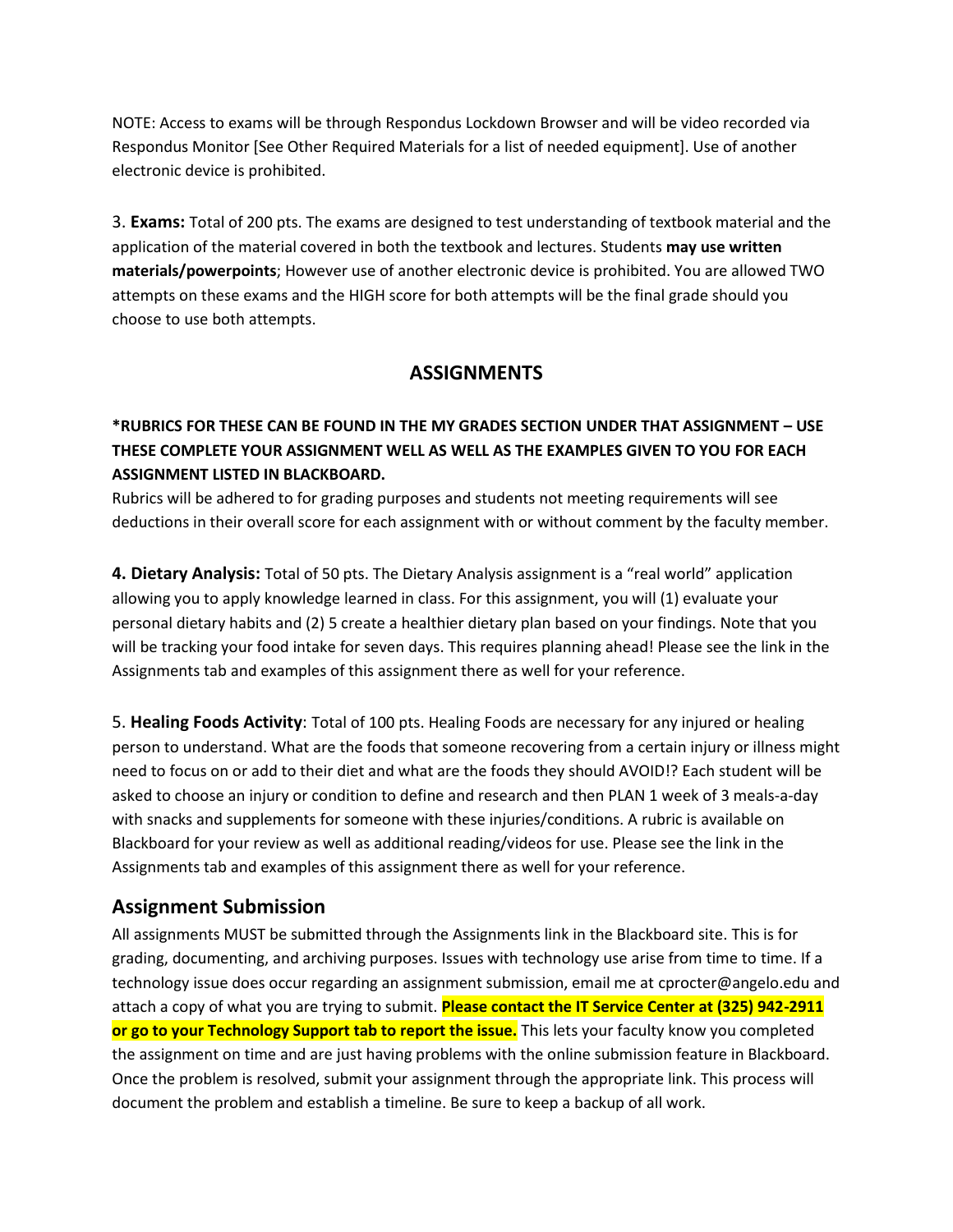### **Late Work or Missed Assignments Policy**

The course is set up in chapter-based modules. Assignment due dates are shown on the calendar/schedule or posted within Blackboard. Late assignments are not accepted without prior approval of faculty. Faculty reserve the right to deduct points for late assignments that are accepted past the original due date.

## **General Policies Related to This Course**

All students are required to follow the policies and procedures presented in these documents:

- [Angelo State University Student Handbook](http://www.angelo.edu/student-handbook/)<sup>1</sup>
- [Angelo State University Catalog](http://www.angelo.edu/catalogs/)<sup>2</sup>

### **Student Responsibility and Attendance**

**Online:** This class is asynchronous, meaning you do not have to be on-line at a certain time. There are readings which you will have to complete to be able to adequately participate in individual and group assignments. In order to complete this course successfully, you do have to participate in all course activities i.e. discussion boards, course projects, reflective logs, etc. Students are expected to engage in course activities and submit work by due dates and times. The hope is that students will make substantive contributions which reflect integration of assigned materials as well as any outside readings as appropriate. Scholarly contribution is an expectation. For planning purposes, this class will probably require a minimum of 6-9 study hours per week on average.

### **Academic Integrity**

Students are expected to maintain complete honesty and integrity in all work. Any student found guilty of any form of dishonesty in academic work is subject of disciplinary action and possible expulsion from ASU. The College of Health and Human Services adheres to the university's [Statement of](https://www.angelo.edu/student-handbook/community-policies/academic-integrity.php) Academic [Integrity.](https://www.angelo.edu/student-handbook/community-policies/academic-integrity.php)<sup>3</sup>

### **Accommodations for Students with Disabilities**

ASU is committed to the principle that no qualified individual with a disability shall, on the basis of disability, be excluded from participation in or be denied the benefits of the services, programs or activities of the university, or be subjected to discrimination by the university, as provided by the Americans with Disabilities Act of 1990 (ADA), the Americans with Disabilities Act Amendments of 2008 (ADAAA) and subsequent legislation.

Student Disability Services is located in the Office of Student Affairs, and is the designated campus department charged with the responsibility of reviewing and authorizing requests for reasonable accommodations based on a disability. It is the student's responsibility to initiate such a request by contacting an employee of the Office of Student Affairs, in the Houston Harte University Center, Room 112, or contacting the department via email at [ADA@angelo.edu.](mailto:ADA@angelo.edu) For more information about the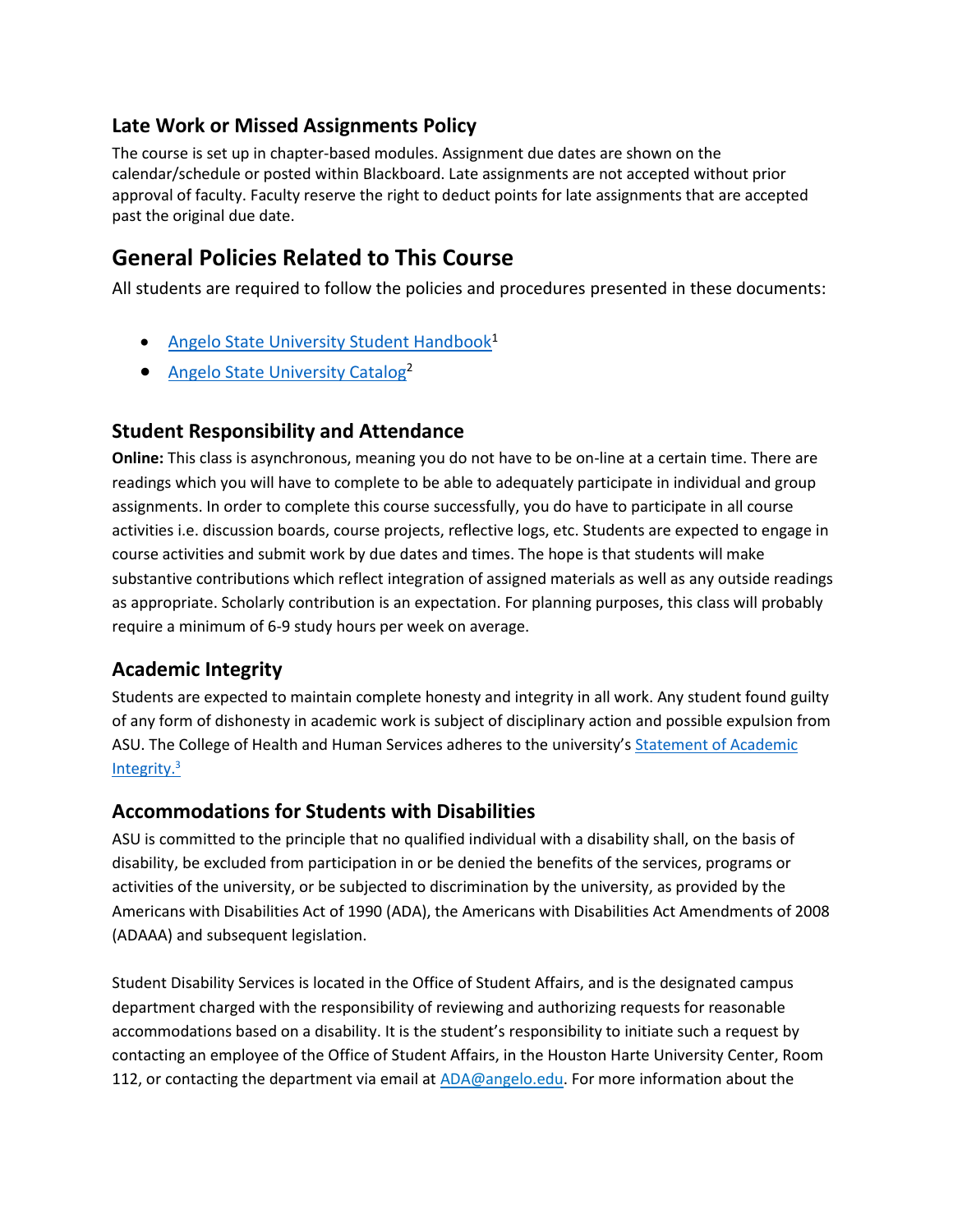application process and requirements, visit the **Student Disability Services website.<sup>4</sup> The employee** charged with the responsibility of reviewing and authorizing accommodation requests is:

Dallas Swafford Director of Student Disability Services Office of Student Affairs 325-942-2047 dallas.swafford@angelo.edu Houston Harte University Center, Room 112

### **Incomplete Grade Policy**

It is policy that incomplete grades be reserved for student illness or personal misfortune. Please contact faculty if you have serious illness or a personal misfortune that would keep you from completing course work. Documentation may be required. See ASU Operating Policy 10.11 [Grading Procedures](http://www.angelo.edu/content/files/14197-op-1011-grading-procedures)<sup>5</sup> for more information.

### **Plagiarism**

Plagiarism is a serious topic covered in ASU's [Academic Integrity policy](http://www.angelo.edu/student-handbook/community-policies/academic-integrity.php)<sup>6</sup> in the Student Handbook. Plagiarism is the action or practice of taking someone else's work, idea, etc., and passing it off as one's own. Plagiarism is literary theft.

In your discussions and/or your papers, it is unacceptable to copy word-for-word without quotation marks and the source of the quotation. It is expected that you will summarize or paraphrase ideas giving appropriate credit to the source both in the body of your paper and the reference list.

Papers are subject to be evaluated for originality. Resources to help you understand this policy better are available at the [ASU Writing Center.](http://www.angelo.edu/dept/writing_center/academic_honesty.php)<sup>7</sup>

### **Student Absence for Observance of Religious Holy Days**

A student who intends to observe a religious holy day should make that intention known in writing to the instructor prior to the absence. See ASU Operating Policy 10.19 Student Absence for Observance of [Religious Holy Day](http://www.angelo.edu/content/files/14206-op-1019-student-absence-for-observance-of)<sup>8</sup> for more information.

## **Copyright Policy**

Students officially enrolled in this course should make only one printed copy of the given articles and/or chapters. You are expressly prohibited from distributing or reproducing any portion of course readings in printed or electronic form without written permission from the copyright holders or publishers.

### **Syllabus Changes**

The faculty member reserves the option to make changes as necessary to this syllabus and the course content. If changes become necessary during this course, the faculty will notify students of such changes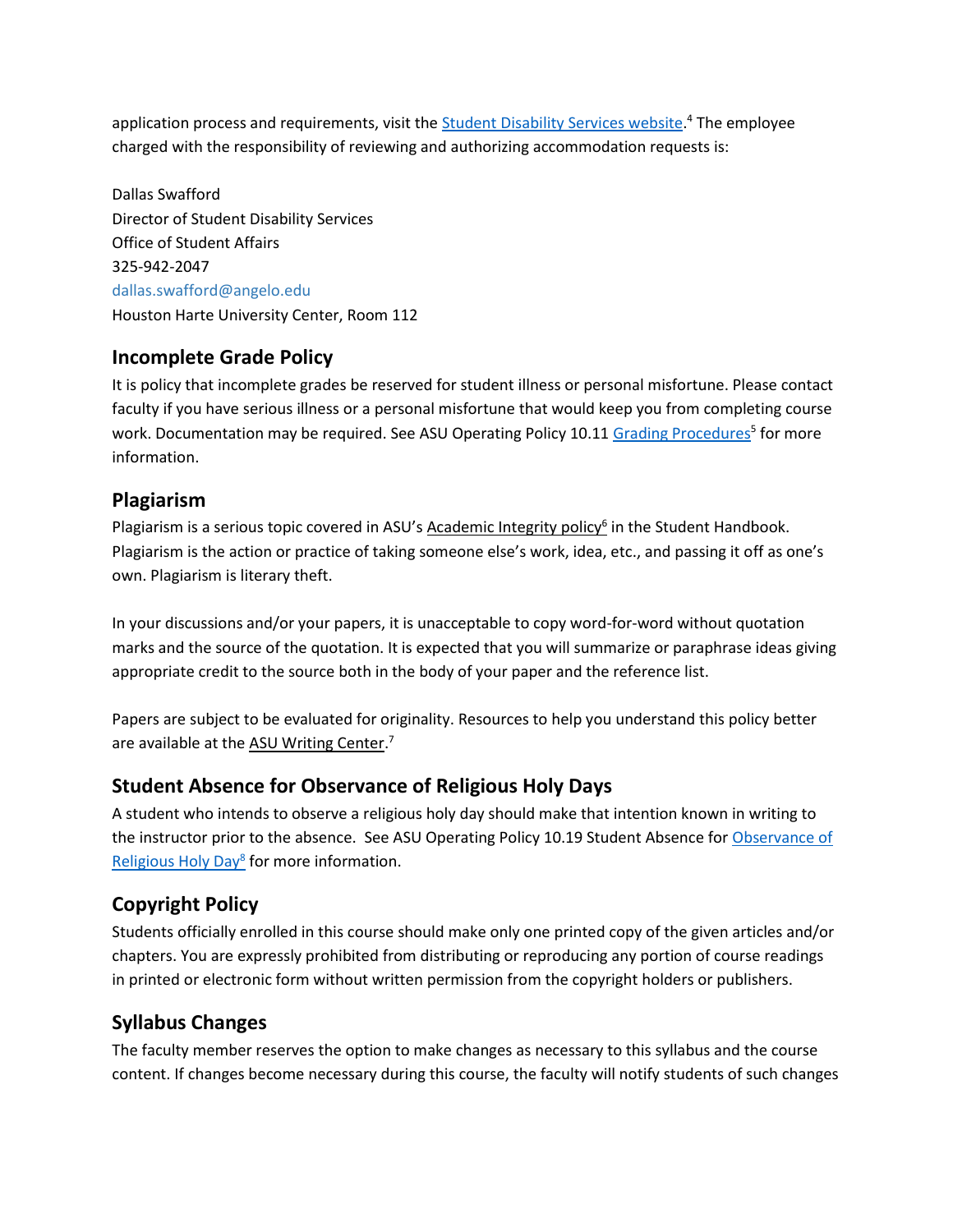by email, course announcements and/or via a discussion board announcement. It is the student's responsibility to look for such communications about the course on a daily basis.

### **Title IX at Angelo State University**

Angelo State University is committed to providing and strengthening an educational, working, and living environment where students, faculty, staff, and visitors are free from sex discrimination of any kind. In accordance with Title VII, Title IX, the Violence Against Women Act (VAWA), the Campus Sexual Violence Elimination Act (SaVE), and other federal and state laws, the University prohibits discrimination based on sex, which includes pregnancy, and other types of Sexual Misconduct. Sexual Misconduct is a broad term encompassing all forms of gender-based harassment or discrimination and unwelcome behavior of a sexual nature. The term includes sexual harassment, nonconsensual sexual contact, nonconsensual sexual intercourse, sexual assault, sexual exploitation, stalking, public indecency, interpersonal violence (domestic violence or dating violence), sexual violence, and any other misconduct based on sex.

You are encouraged to report any incidents involving sexual misconduct to the Office of Title IX Compliance and the Director of Title IX Compliance/Title IX Coordinator, Michelle Boone, J.D. You may submit reports in the following manner:

Online: [www.angelo.edu/incident-form](http://www.angelo.edu/incident-form) Face to face: Mayer Administration Building, Room 210 Phone: 325-942-2022 Email[:michelle.boone@angelo.edu](mailto:michelle.boone@angelo.edu)

*Note, as a faculty member at Angelo State, I am a mandatory reporter and must report incidents involving sexual misconduct to the Title IX Coordinator. Should you wish to speak to someone in confidence about an issue, you may contact the University Counseling Center (325-942-2371), the 24- Hour Crisis Helpline (325-486-6345), or the University Health Clinic (325-942-2171).*

For more information about resources related to sexual misconduct, Title IX, or Angelo State's policy please visit[: www.angelo.edu/title-ix.](http://www.angelo.edu/title-ix)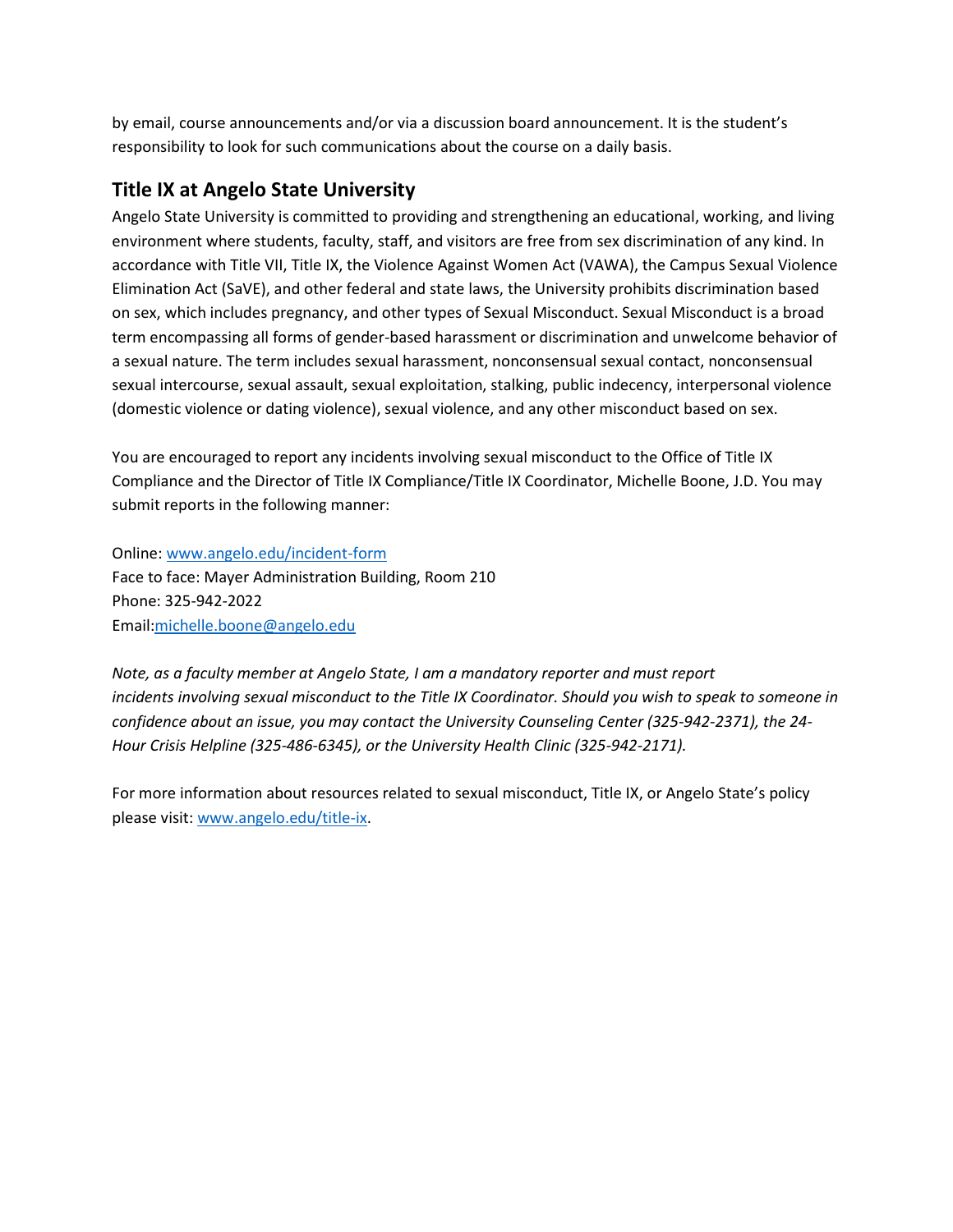| Date/Topics/Readings                                                           | <b>Week</b> | <b>Reminders!</b>                                               | WEEKLY ASSIGNMENTS/ACTIVITIES WORK/EXAM/DUE<br>Schedule<br>*NOTE: ALL DUE TIMES AT 11:59PM CST UNLESS<br><b>OTHERWISE STATED</b>              |
|--------------------------------------------------------------------------------|-------------|-----------------------------------------------------------------|-----------------------------------------------------------------------------------------------------------------------------------------------|
|                                                                                |             |                                                                 | DUE- FOLLOW THIS SCHEDULE TO STAY ON TIME<br><b>WITH ASSIGNMENTS</b>                                                                          |
| <b>July 11 - July 15</b>                                                       |             |                                                                 | 7/11 - MONDAY - TO BEGIN:                                                                                                                     |
| <b>READ: INSEL CH. 1-5</b>                                                     |             |                                                                 | Review START HERE page on Blackboard                                                                                                          |
| 1: Food Choices: Nutrients and                                                 |             | Welcome!                                                        | Review Course Syllabus, Schedule and ASU<br>Honor Code. Select "Mark Reviewed" to agree                                                       |
| Nourishment                                                                    |             | SYLLABUS (READ!) and Insel Textbook<br>and Bb items             | to terms of the course and ASU's policies and<br>access course content.                                                                       |
| 2: Nutrition Guidelines and Assessment<br>Spotlight (Supplements, after Ch. 2) |             | Introduction to course                                          | $7/12$ - Tuesday -<br>Post to "Self-Introduction" Discussion Board **                                                                         |
| 3: Digestion and Absorption                                                    |             | <b>Assignment Review</b>                                        |                                                                                                                                               |
| Quiz #1 will cover CH. 1-3                                                     | 1           | Food Label Activity Due in week<br>2!                           | $7/13$ - Wednesday -<br>Complete and Submit the practice quiz for<br>Respondus and Lockdown Browser *                                         |
| 4: Carbohydrates                                                               |             | Start Dietary Analysis on time so<br>$\bullet$                  | $7/14$ - Thursday -                                                                                                                           |
| 5: Lipids                                                                      |             | you have a MINIMUM of 7 days<br>recorded!                       | Initial Post to Culture and Lifestyle Food<br>Discussion - Group Discussion Board (find your<br>assigned group and make your first post and 3 |
| Quiz #2 will cover Ch. 4-5<br>                                                 |             | Choose your Healing Foods topic<br>as soon as you want and post | peer response here)                                                                                                                           |
| <b>REVIEW LEARNING MODULE AND</b>                                              |             | (don't need to wait to post)                                    | $7/15$ - Friday -                                                                                                                             |
| POWERPOINTS AVAILABLE WEEKLY TO<br><b>ENHANCE LEARNING AND CONTENT</b>         |             |                                                                 | Quiz #1 Due (CANNOT access until you take the<br>$\bullet$<br>practice quiz!)                                                                 |
| <b>RETENTION - TAKE NOTES FROM THE</b><br><b>TEXT</b>                          |             |                                                                 | Peer responses to Group Discussion Board for<br>Self-Introduction (review instructions/questions<br>for full credit/rubric)                   |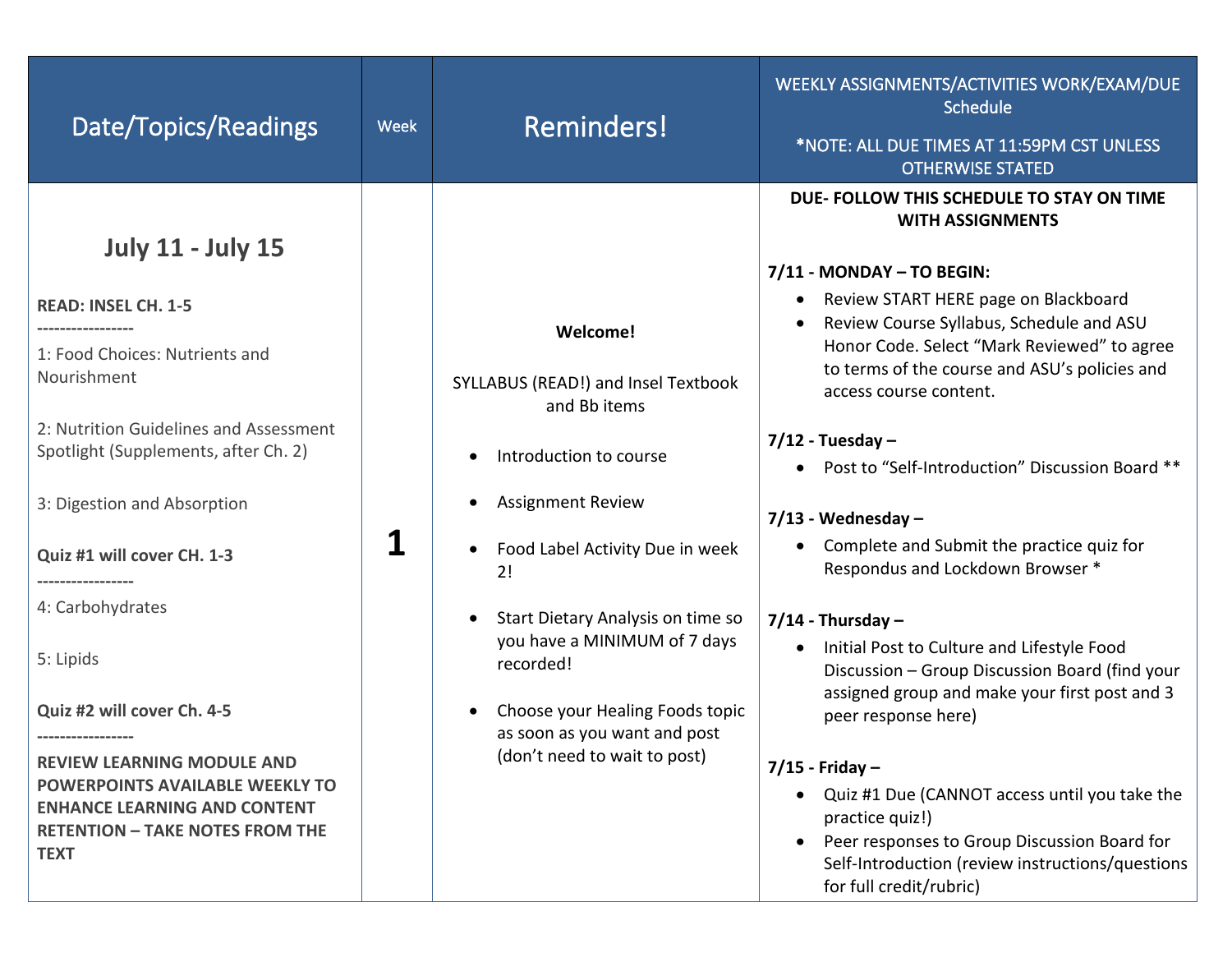| Date/Topics/Readings                                                                                                                                                                                                                                     | <b>Week</b>  | Reminders!                                                                                                                                                                                                                                                                                                                                                            | WEEKLY ASSIGNMENTS/ACTIVITIES WORK/EXAM/DUE<br>Schedule<br>*NOTE: ALL DUE TIMES AT 11:59PM CST UNLESS<br><b>OTHERWISE STATED</b>                                                                                                                                                                                                                                                                                                                                                                                                                                                                                                                                             |
|----------------------------------------------------------------------------------------------------------------------------------------------------------------------------------------------------------------------------------------------------------|--------------|-----------------------------------------------------------------------------------------------------------------------------------------------------------------------------------------------------------------------------------------------------------------------------------------------------------------------------------------------------------------------|------------------------------------------------------------------------------------------------------------------------------------------------------------------------------------------------------------------------------------------------------------------------------------------------------------------------------------------------------------------------------------------------------------------------------------------------------------------------------------------------------------------------------------------------------------------------------------------------------------------------------------------------------------------------------|
| <b>July 18 - July 22</b><br>READ: Insel Ch. 6-7<br>6: Proteins and Amino Acids<br>7: Alcohol<br>Quiz: #3 will cover this material<br>READ: Insel Ch. 10-11<br>10: Fat-Soluble Vitamins<br>11: Water-Soluble Vitamins<br>Quiz #4 will cover this material | $\mathbf{2}$ | READ Insel text and review Bb items for<br>week!<br>NNNNNNNNN<br>Suggest you BEGIN looking at the<br>Dietary Analysis assignment and SET up<br>the MyFitnessPal login and start<br>PLANNING to complete this on time!<br><b>Dietary Analysis Assignment due NEXT</b><br>WEEK and we are halfway done and<br>your Healing Foods Assignment should<br>be started by now | $7/18$ - MONDAY -<br>• Quiz #2 Due<br>7/19 - TUESDAY -<br>• Peer responses to Culture and Lifestyle Food<br>Discussion - Group Discussion Board (review<br>instructions/questions for full credit/rubric)<br>7/20 - WEDNESDAY -<br>• Food Label Activity Assignment (due by<br>11:59 <sub>pm</sub><br>Initial Post to "Fact or Fad? What Say You?" -<br><b>Group Discussion Board DUE</b><br>$7/21$ - THURSDAY -<br>Quiz #3 Due<br>$7/22$ - FRIDAY -<br>Healing Foods Condition/Illness chosen and<br>$\bullet$<br>posted to Blackboard Discussion Board** (see<br>assignment)<br>$7/23$ - Saturday –<br>• Quiz #4 Due<br>NOTE: MIDTERM EXAM WILL OPEN ON SUNDAY,<br>7/24/22 |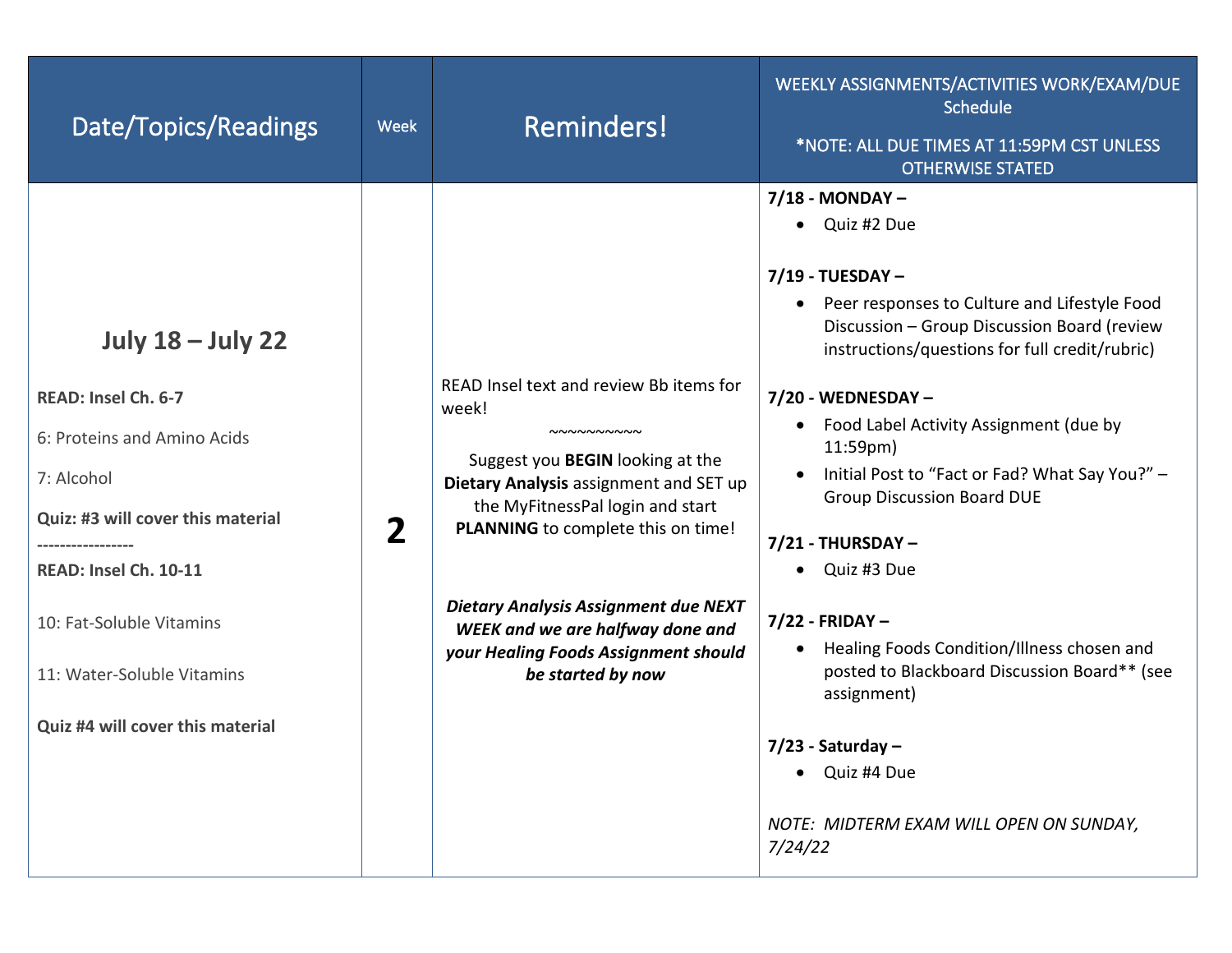|                                                                                                                                                                                                                                                                                                                                                                                                                                                                    |                                                                                                             | *NOTE: ALL DUE TIMES AT 11:59PM CST UNLESS<br><b>OTHERWISE STATED</b>                                                                                                                                                                                                                                                                                                                                                                                                                                                                                                                                                                                                                                                                                                                                 |
|--------------------------------------------------------------------------------------------------------------------------------------------------------------------------------------------------------------------------------------------------------------------------------------------------------------------------------------------------------------------------------------------------------------------------------------------------------------------|-------------------------------------------------------------------------------------------------------------|-------------------------------------------------------------------------------------------------------------------------------------------------------------------------------------------------------------------------------------------------------------------------------------------------------------------------------------------------------------------------------------------------------------------------------------------------------------------------------------------------------------------------------------------------------------------------------------------------------------------------------------------------------------------------------------------------------------------------------------------------------------------------------------------------------|
| <b>July 25 - July 31</b><br>READ: Insel Ch. 12-13<br>12: Water and Major Minerals<br>13: Trace Minerals<br>Quiz #5 will cover this material<br><b>READ: Insel Chpts 8-9 &amp; 14-15</b><br>8: Metabolism<br>3<br>9: Energy Balance and Weight<br>Management<br>14. Sports Nutrition<br>15. Diet and Health<br>Spotlight (Obesity, after Chpt 9)<br>Spotlight (Eating Disorders, after Chpt<br>14)<br>Quiz #6 will cover this material (Due<br>beginning of week 4) | READ Insel text and review Bb items for<br>week!<br>*Lots of reading this week. Gets better<br>from here! * | $7/25$ – Monday –<br>MIDTERM EXAM OPENED AND IS DUE TODAY!<br>$\bullet$<br>• Exam opens at 8:00am Sunday 7/24/22<br>and closes at 11:59pm on 7/25/22. (Exam<br>covers the Ch. 1-7; 10-11; PLUS 5<br>questions from the Spotlight topics or<br>supplemental readings/video (Fat<br>Surprise))<br>• TWO attempts allowed - HIGH score of<br>the two attempts will be your final score if<br>you choose to take it twice!<br>Peer responses to "Fact or Fad? What Say<br>You?" - Group Discussion Board<br>7/26 - TUESDAY -<br>FINISH UP DIETARY ANALYSIS - DUE THURSDAY<br>$\bullet$<br>7/27 - WEDNESDAY -<br>• Initial Post to "Food Labels: What Am I Eating?"<br>- Group Discussion Board<br>$7/28$ - THURSDAY -<br>• Dietary Analysis Assignment (due by 11:59pm)<br>7/29 - FRIDAY -<br>Quiz #5 Due |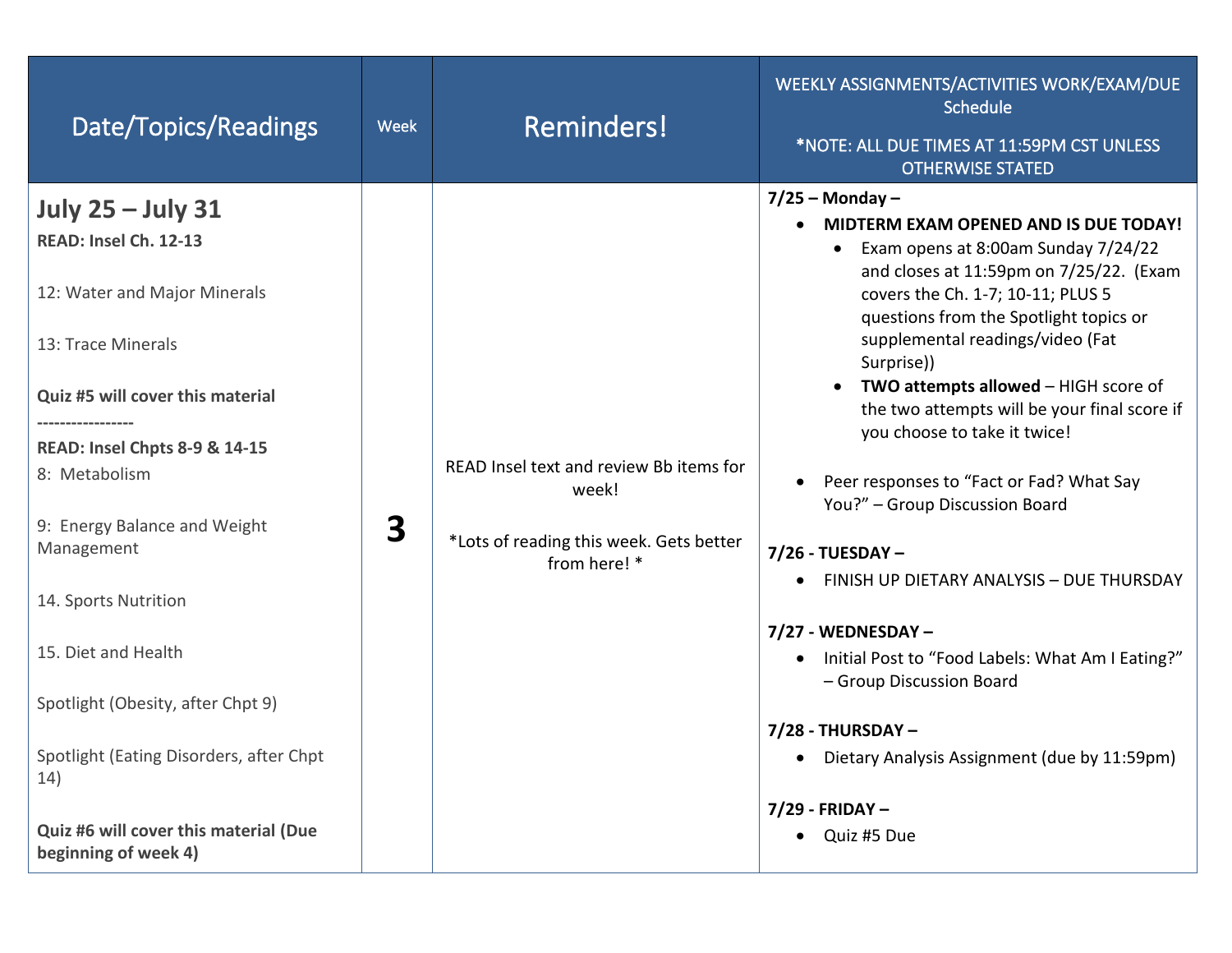| Date/Topics/Readings                                                                                                                                                                   | Week | <b>Reminders!</b>                                                                                     | WEEKLY ASSIGNMENTS/ACTIVITIES WORK/EXAM/DUE<br>Schedule<br>*NOTE: ALL DUE TIMES AT 11:59PM CST UNLESS<br><b>OTHERWISE STATED</b>                                                                                                                                                                                                                                                                                            |
|----------------------------------------------------------------------------------------------------------------------------------------------------------------------------------------|------|-------------------------------------------------------------------------------------------------------|-----------------------------------------------------------------------------------------------------------------------------------------------------------------------------------------------------------------------------------------------------------------------------------------------------------------------------------------------------------------------------------------------------------------------------|
| August 1 – August 5<br>READ: Insel Ch. 16-17<br>16: Life Cycle: Maternal and Infant<br>Nutrition<br>17: Life Cycle: From Childhood to<br>Adulthood<br>Quiz #7 will cover this material | 4    | <b>HEALING FOODS Assignment due NEXT</b><br>WEEK!<br>READ Insel text and review Bb items for<br>week! | 8/1 - MONDAY -<br>• Quiz #6 Due<br>8/2 - TUESDAY -<br>• Peer responses to "Food Labels: What Am I<br>Eating? - Group Discussion Board<br>8/3 - WEDNESDAY -<br>• Quiz #7 Due<br>8/4 - THURSDAY -<br>Initial Post to "The Micros!" - Group Discussion<br>$\bullet$<br><b>Board</b><br>$8/5$ - FRIDAY -<br>• Enjoy a long $4th$ of July Weekend (and maybe<br>work on the Healing Foods Assignment that's<br>due next Tuesday) |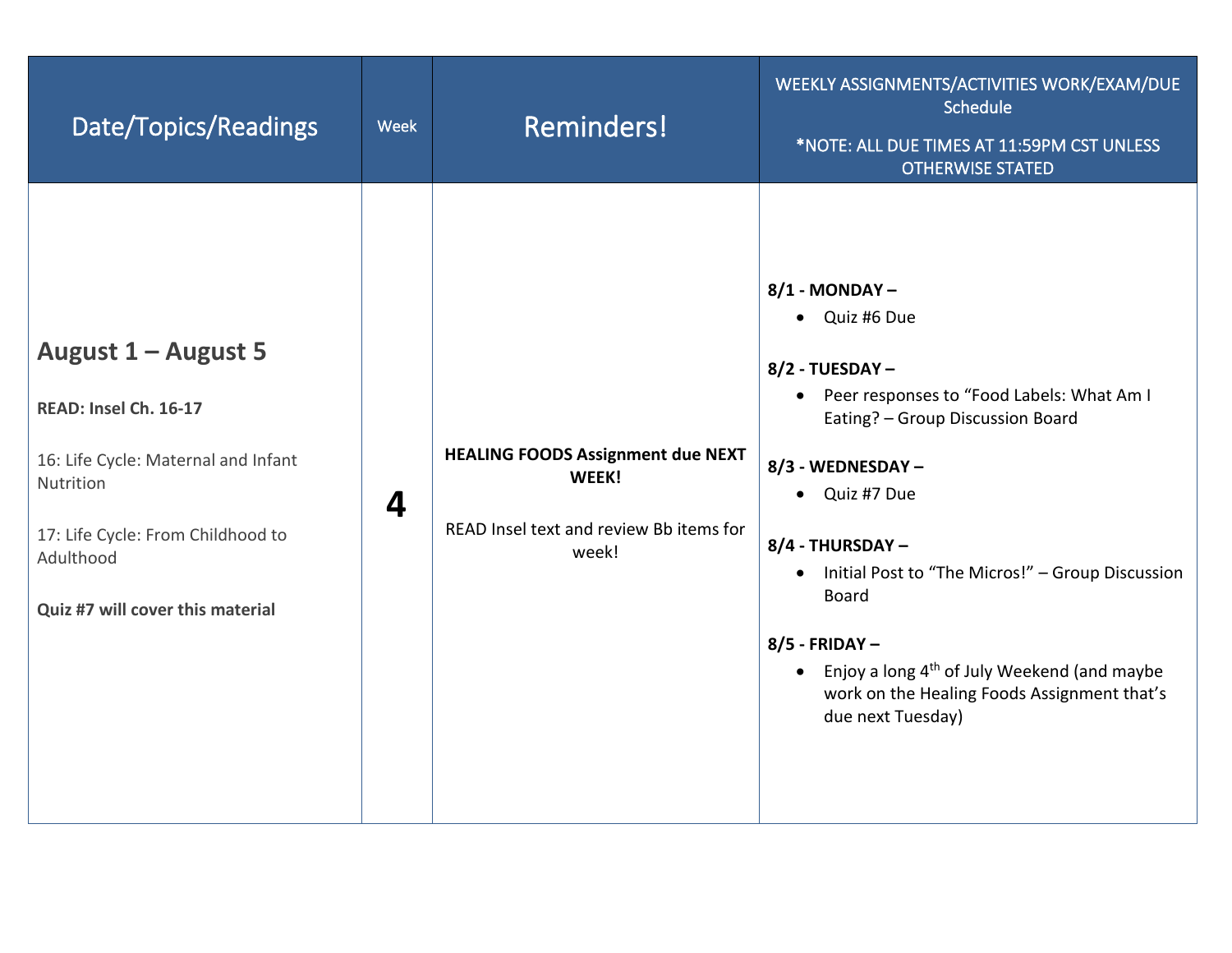| Date/Topics/Readings                                                                                                                                                                                                                                                                                                              | Week | <b>Reminders!</b>                                                                                                                                                          | WEEKLY ASSIGNMENTS/ACTIVITIES WORK/EXAM/DUE<br>Schedule<br>*NOTE: ALL DUE TIMES AT 11:59PM CST UNLESS<br><b>OTHERWISE STATED</b>                                                                                                                                                                                                                                                                                                                                                                                                                                                                |
|-----------------------------------------------------------------------------------------------------------------------------------------------------------------------------------------------------------------------------------------------------------------------------------------------------------------------------------|------|----------------------------------------------------------------------------------------------------------------------------------------------------------------------------|-------------------------------------------------------------------------------------------------------------------------------------------------------------------------------------------------------------------------------------------------------------------------------------------------------------------------------------------------------------------------------------------------------------------------------------------------------------------------------------------------------------------------------------------------------------------------------------------------|
| August 8 – August 12<br>READ: Insel Ch. 8-19<br>18: Food Safety and Technology<br>19: World View of Nutrition<br>Quiz #8 will cover this material<br><b>FINAL EXAM DATES</b><br>Opens August 11 <sup>th</sup><br>*NOTE: all quizzes and exams will CLOSE at 11:59 PM CST unless altered due to necessary change/individual needs. | 5    | READ Insel text and review Bb items for<br>week: LOTS of GOOD stuff in here this<br>week!<br><b>Dietary Analysis Assignment DUE!!</b><br>(NEED 7 days of data collection!) | 8/8 - MONDAY -<br>Healing Foods Assignment (due by 11:59pm).<br>$\bullet$<br>8/9 - TUESDAY -<br>Quiz #8 Due<br>$\bullet$<br>Peer response to "The Micros!" - Group<br><b>Discussion Board</b><br>8/10 - WEDNESDAY -<br><b>Study for Final</b><br>$\bullet$<br>8/11 - THURSDAY -<br>• Final Exam opens Friday, August 11 <sup>th</sup> , at<br>8:00am and closes at 11:59pm*<br>TWO attempts allowed - HIGH score of the two<br>attempts will be your final score if you choose<br>to take it twice! Final Exam covers Chpts 8-9;<br>12-19<br>8/12 - FRIDAY -<br>• Final Exam closes at 11:59pm* |
| **NOTE: note these assignments go to the main discussion board, NOT your groups. Please post accordingly.                                                                                                                                                                                                                         |      |                                                                                                                                                                            |                                                                                                                                                                                                                                                                                                                                                                                                                                                                                                                                                                                                 |